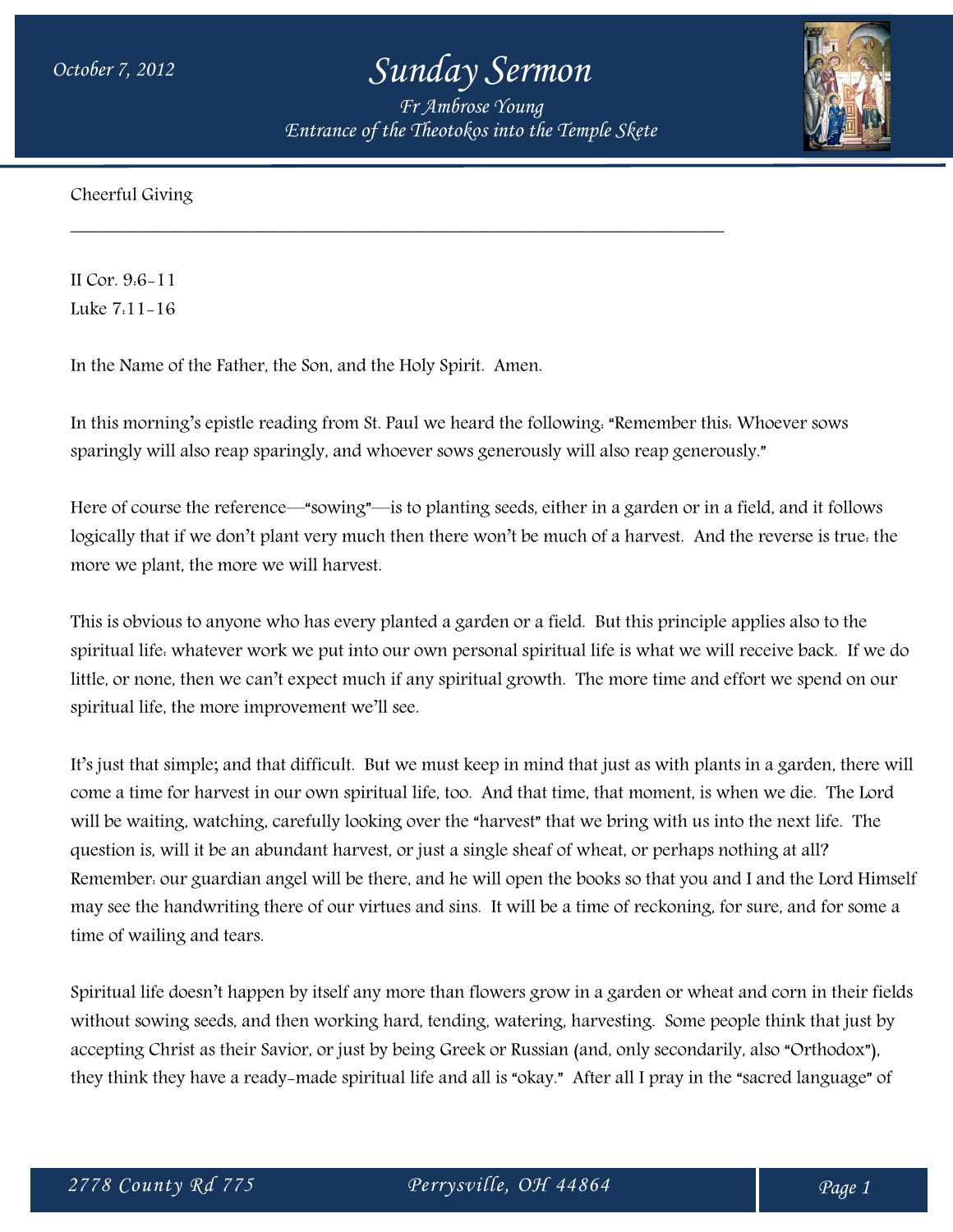## *October 7, 2012 Sunday Sermon Fr Ambrose Young Entrance of the Theotokos into the Temple Skete*



my childhood, I hear the services in a "sacred language"—never mind that I don't actually understand it. But the idea that we are "okay" couldn't be farther from the truth.

This Epistle reading is about more, much more, than the effort we put into our own spiritual lives, however, and it's summarized by another of those famous phrases from Scripture that we all grew up with and know well, but usually don't remember where exactly it comes from in Scripture—and that phrase is this. "God loves" a cheerful giver." How many times we've heard that; how many times we ourselves have said it!

This theme is the second part of this morning's Epistle—that we must also "sow" or give generously and cheerfully to the Church, to the poor, and in general to all who are in need or who ask our help about anything.

No exceptions allowed. And we are to give without hesitation, without reluctance, without scrimping or holding anything back…for God has held nothing back from us, in terms of our real day to day needs. In fact, we are to give "until it hurts." And at the same time, we must give "cheerfully," happily, willingly. No grudging and long faces here.

This Epistle also promises us that if we do these things—"sowing" generously in our own spiritual life and giving readily and generously to others—then there will be a reward from God, a blessing. For God, "who supplies seed to the sower and bread for food, will also supply and increase your store of seed and will enlarge the harvest of your righteousness. You will be enriched in every way."

And as we read in Psalm 41(v. 1) "Blessed is he that considereth the poor: the Lord will deliver him in time of trouble."

We often forget that everything we have belongs to God anyway and we are only stewards or caretakers of these material blessings, for which reason the Lord said: "Your heavenly Father knoweth that ye have need of all these things. But seek ye first the kingdom of God, and his righteousness; and all these things shall be added unto you." Matthew 6:32-33.

What we often don't remember is that when we are generous about planting and nourishing our own spiritual life and growing the flowers of virtue, and when we are equally generous in sharing with others the fruits of our material labors as well as our time and our talent, we are in fact preaching the Gospel, we are giving a